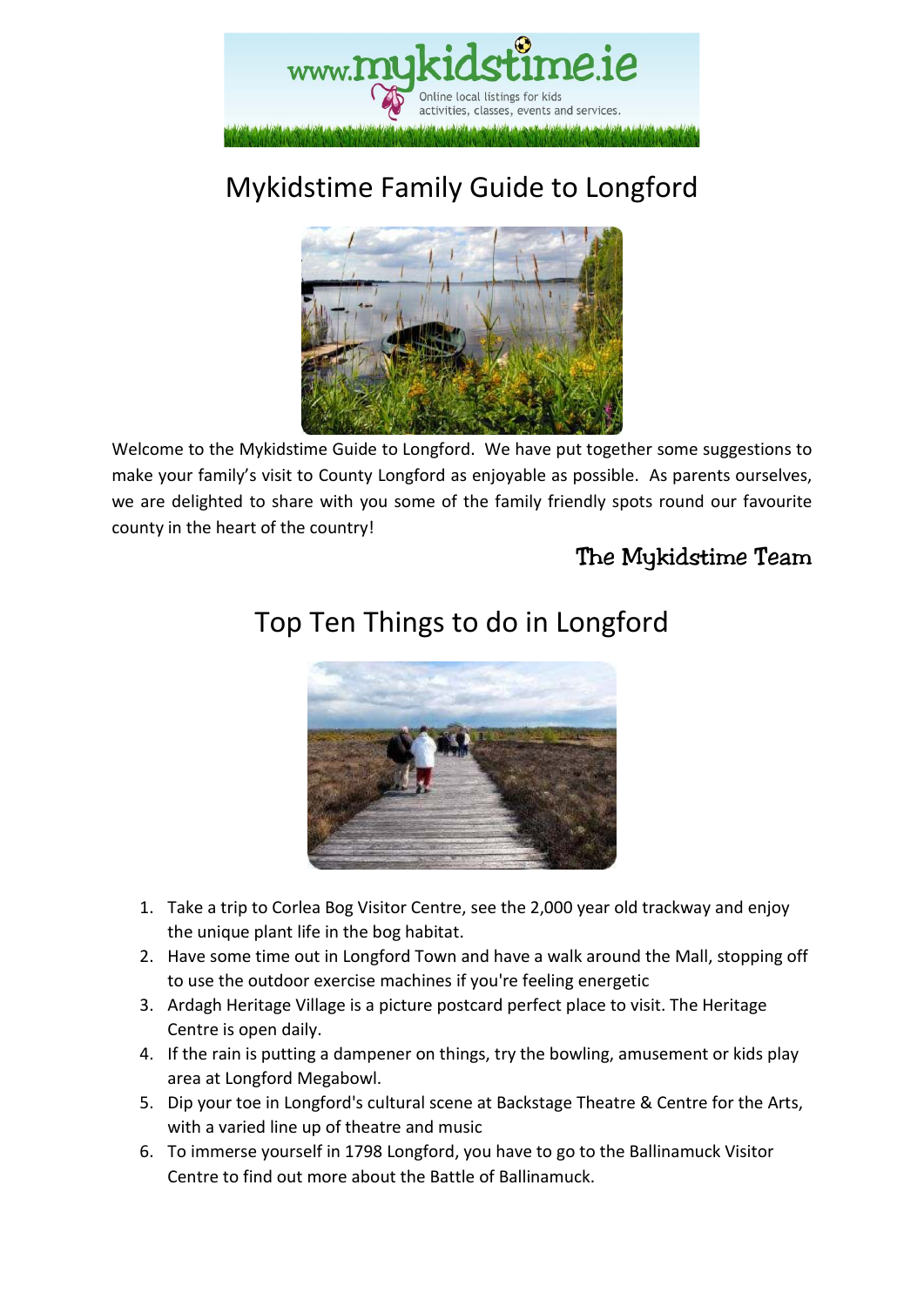

- 7. For a really adventurous day out, check out Outdoor Discovery Adventure Centre in Ballymahon for Whitewater Rafting, Zorbing, Kayaking, Archery and Orienteering.
- 8. The Newtowncashel area is a great day out, with its award winning village, leisurely walks, and unique protected ecosystem on the shores of Lough Ree.
- 9. Get into the driver's seat at Midland Karting with its excellent 1.1km track
- 10. How did they get it up there? That must be what everyone asks when they visit Aughnacliffe dolmen, the impressive Stone Age portal tomb.

### Indoor Things to Do in Longford



- The county's main library in Longford and branches in Ballymahon, Granard, Edgeworthstown and Drumlish have plenty of books for readers of all ages, plus fun activities every week in the summer.
- The Cineplex on Bridge St. has the latest movie releases, open daily.
- There is always something to do in Longford Megabowl, including 10 pin bowling, pool and video games.
- Kids Soft Play is available at Megabowl, and just up the road in Mad Stones (Athlone Road).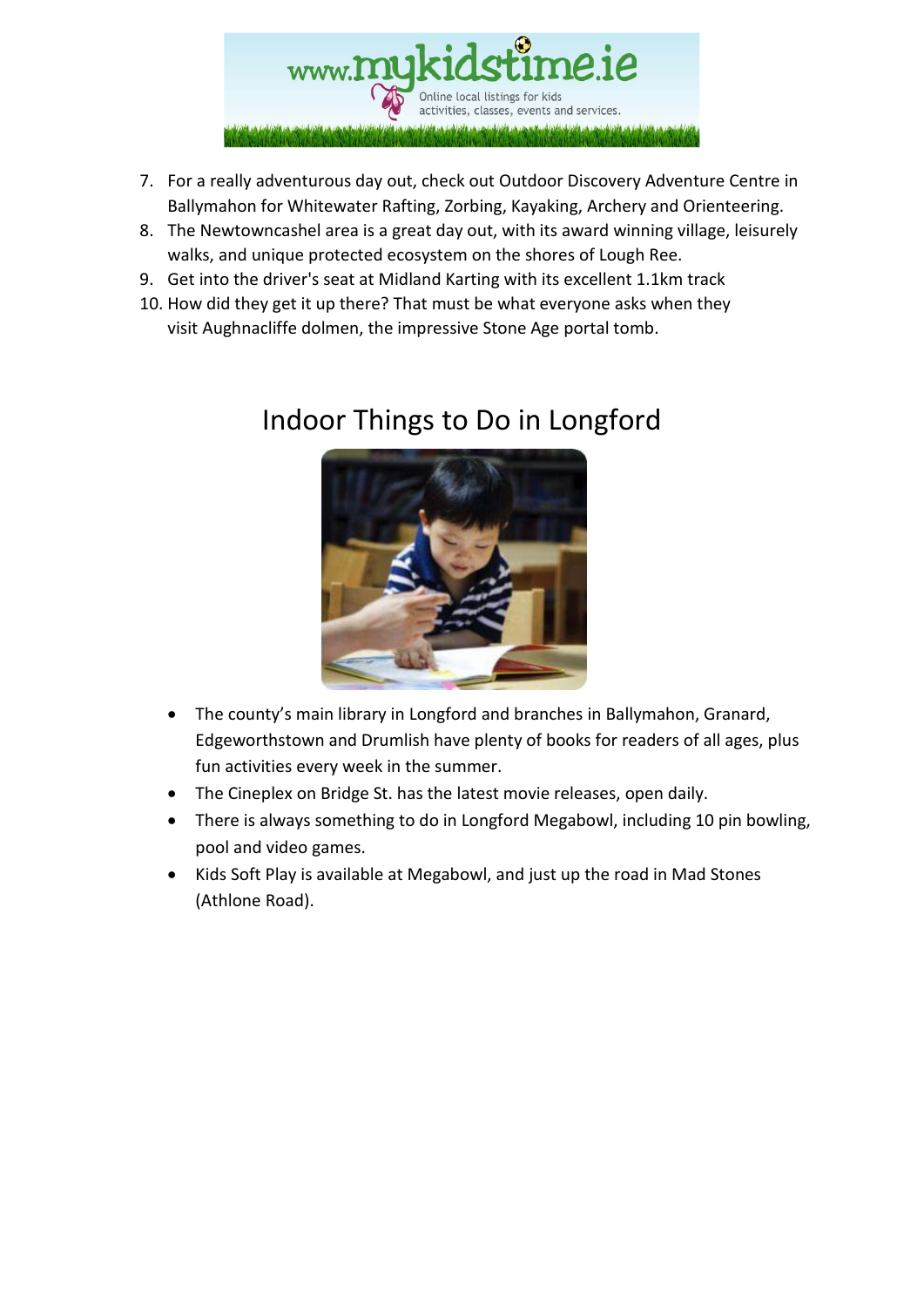

# Outdoor Things To Do



- Walking Tour of Longford Town leaflet available in Tourist Office next to Centra on Market Square
- Following any part of the Royal Canal on its journey through the county to Richmond Harbour in Clondra. Now fully navigable on main line if you want to hire a boat!
- You don't have to go anywhere in particular to take a walk on a quiet back road, but there would be lovely scenery around Aughnacliffe, Ballinamuck and Ardagh.
- The restored forge of General Sean McEoin is worth a stop off on the main Ballinalee to Granard road, about a mile outside the village.

### Where to Eat



- Esquire's at N4 Axis Centre. Great coffee, Wifi and very friendly staff.
- Luigi's Main St. Their chips are one of the county's claims to fame. A Must Try!
- Courtyard Café and Bakery, Hibernian Court. Extensive menu and outdoor seating.
- Gallery Café, Hazelwood Shopping Centre. Excellent home baking and great value breakfasts.
- Moma, Lower Main St. Longford. Friendly Italian Restaurant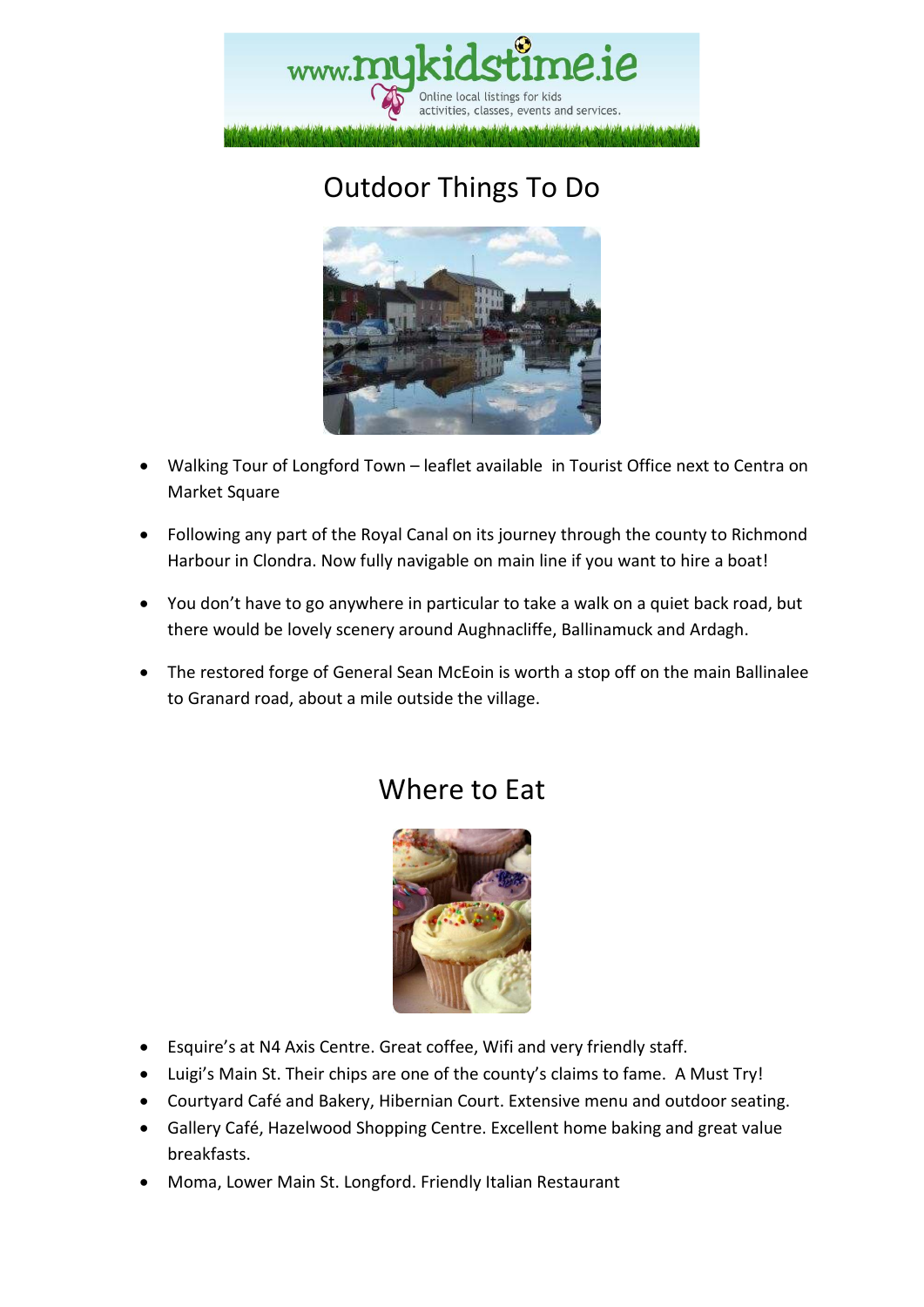

### Where to Stay



*Please mention Mykidstime when Booking* 

#### **Viewmount House**

**Longford Country House** 

Dublin Road, Longford Tel: 043 3341919 Email: info@viewmounthouse.com Web: www.viewmounthouse.com

Elegant Georgian house just outside Longford town, very friendly staff and excellent food. Restaurant popular with locals, beautiful gardens. A warm welcome assured.

Lovely rural B&B, friendly and helpful staff, also holiday cottages available just across the road.

Ennybegs, Co. Longford Tel: 043 3323320 Email: info@longfordcountryhouse.com Web: www.longfordcountryhouse.com

**Cooney's Hotel**  Main St. Ballymahon. Tel: 09064 38180 Email: info@cooneyshotel.com Web: www.cooneyshotel.com

Welcoming town centre hotel, bar food, and comfortable rooms.

### Playgrounds



- The Mall Park, Town Centre
- The Green, Edgeworthstown
- Drumlish
- Ballymahon
- Clondra
- Lanesborough